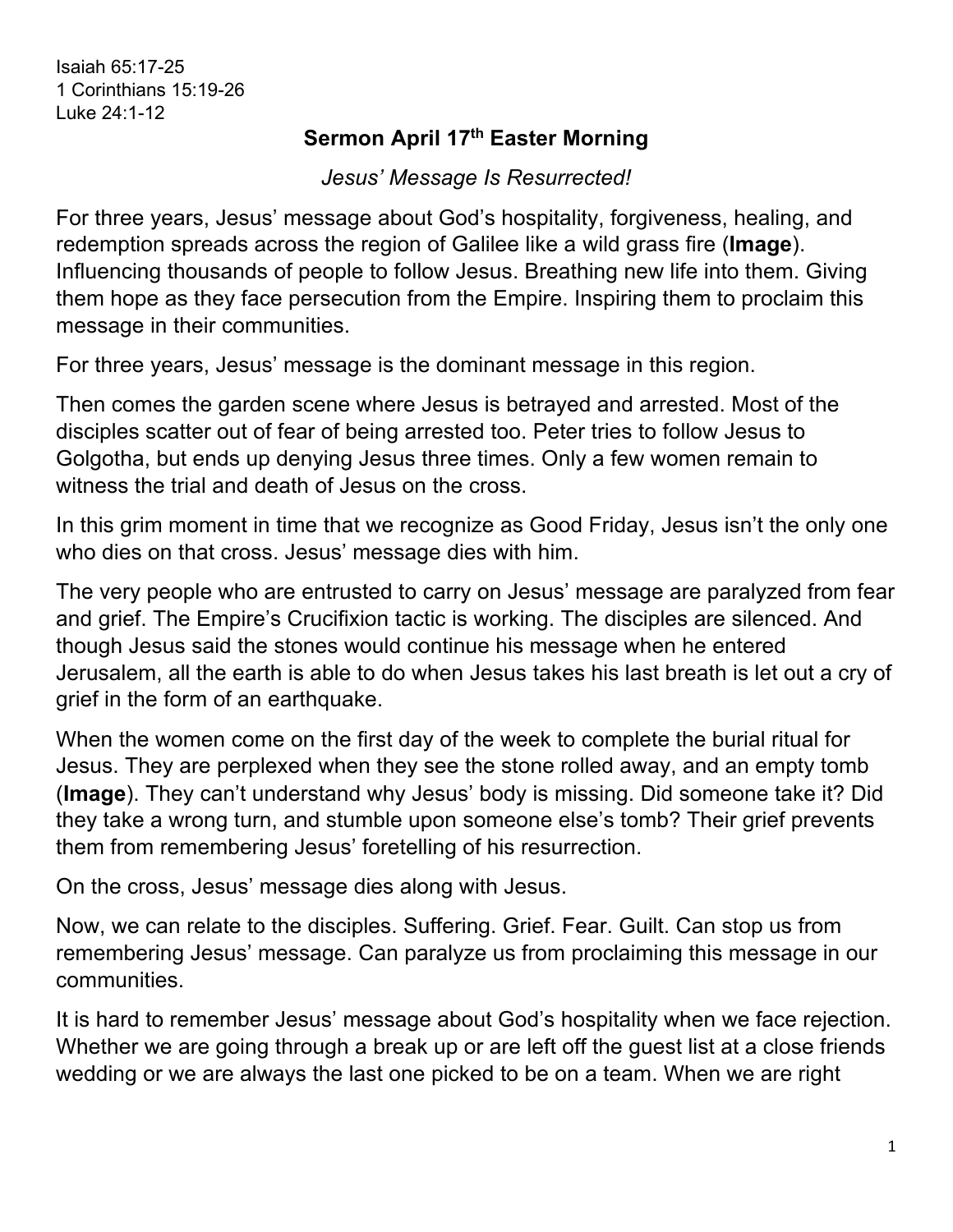there dealing with the raw pain of rejection it is hard for us to remember Jesus' message about God's hospitality.

It is hard to remember Jesus' message about God's forgiveness when someone has just said or did something really hurtful. When the wounds are still fresh.

It is hard to remember Jesus' message about God's forgiveness when we have done something terrible that we feel is unforgivable.

It is hard to remember Jesus' message about God's forgiveness when our guilt festers, and turns to shame.

It is hard to remember Jesus' message about God's healing when just a couple of days ago we were diagnosed with an aggressive cancer or we are dealing with a chronic condition that we can't seem to control or we are still haunted by the wounds of our childhood traumas.

It is hard to remember Jesus' message about God's redemption when the longevity of this pandemic has impacted us greatly. When the war in Ukraine has caused us much sadness, anxiety, and fear. When the death of a loved one has left a void in our lives. When we hear that our climate is changing more rapidly than we anticipated. When we see that our churches are declining at alarming rates (**Image**).

It is hard to remember Jesus' message about God's hospitality, forgiveness, healing, and redemption in the midst of our suffering.

On the cross all seems lost. Including Jesus' message.

Then Easter happens. The angels appear in the empty tomb and declare what Jesus had foretold about his resurrection. The women suddenly remember what Jesus had said. The women remember Jesus' message about God's hospitality, forgiveness, healing, and redemption, and are inspired through this message, to go and tell the others. Even though they will face ridicule for sharing this message. Unfortunately, because their witness isn't seen with much authority due to their sex.

But this does not deter the women from sharing the message of Jesus with the hopes of triggering the other disciples' minds. Because the women now see God's redemption. Jesus isn't dead, but alive. Their grief has turned into new life. Not only for themselves, but for the very message that has inspired them to follow Jesus. The women proclaim this message to anyone who is willing to listen. And as we see, Peter decides to go check things out for himself.

The empty tomb, the angels, the women, refuse to let Jesus' message die. If the physical Jesus can be resurrected from the dead, so can his message.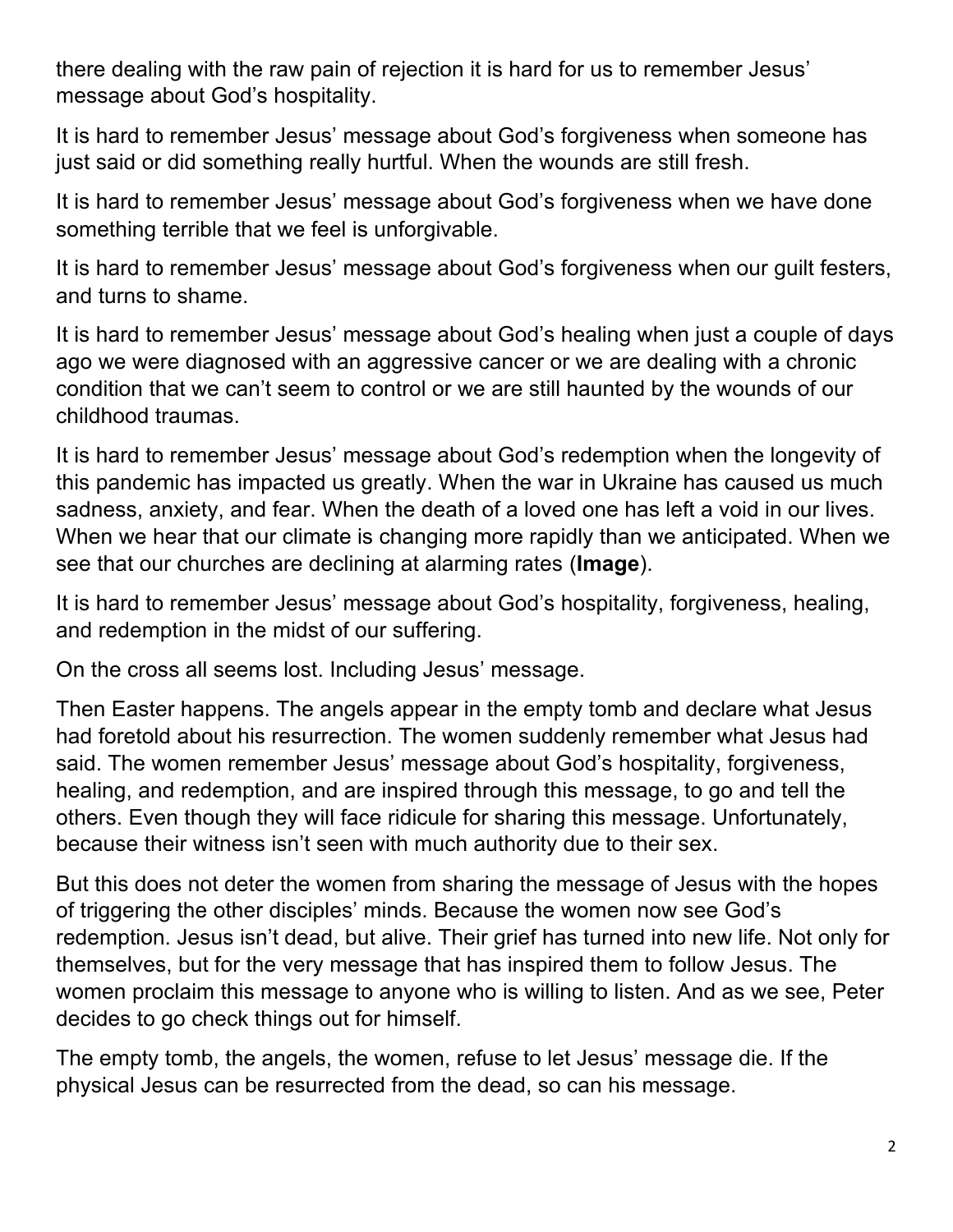And even though they have not seen the resurrected Christ as of yet, the angels' words seem to have reignited the message of Jesus within them. The women believe, and are empowered to carry on this message to anyone who is willing to listen.

As we face grief, suffering, uncertainty in our world. God finds ways to trigger our memories, so to, remember Jesus' message about God's hospitality, forgiveness, healing, and redemption. Giving us hope that we can overcome these sufferings. Like Jesus does when he overcomes death on the cross. Like the women do when their grief is overcome with unexpected joy.

God triggers our memories through many different means. For example, pointing out stories in the Bible for us to read that reassure us of Christ's message when we are grieving. Have you ever picked up a Bible, randomly selected a section to read, and were amazed at how these words related to your current situation? Or do you read a daily devotional? Do you find that some days these devotions really speak to you in a way that is hard to explain? Or are there Sunday mornings where you feel the sermon is speaking directly to you? There are many times in my life where I feel God guiding me to a story in the Bible that gives me hope in God's message when I am suffering. Reassuring me of God's healing and redemption.

Or sometimes God invites people into our lives to help us reconnect with this message. Like running into a person or community who is very welcoming. I remember when I first met the Turkish Muslim community. I was moved so deeply by their hospitality. Meanwhile, I dealt with another Christian leader and community that rejected me, because of what I believed. Sometimes it is shortly after we have experienced rejection that God brings someone into our life who is very welcoming.

Sometimes God invites people into our lives to remind us of God's healing. Like a friend who walks with us in our fight with cancer. Like a family member who listens to us as we lament our heartache from a breakup. Like a person who offers us forgiveness when we didn't deserve it.

Sometimes God creates opportunities for us to remember God's message. Like a worship service where we remember this message when singing a lyric in a song or when listening to the sermon or during the prayers or when we participate in communion or when we witness a baptism (**Image**). We remember God's message from this service, which then refreshes us and empowers us to proclaim God's message in our neighbourhoods.

Or like a soup kitchen that helps us see that God is indeed working in this world through us to care for those in need (**Image**). Or another ministry we can think of where we experience God's hospitality, healing, and redeeming love working in and through us. Where we feel hopeful about the future of the church.